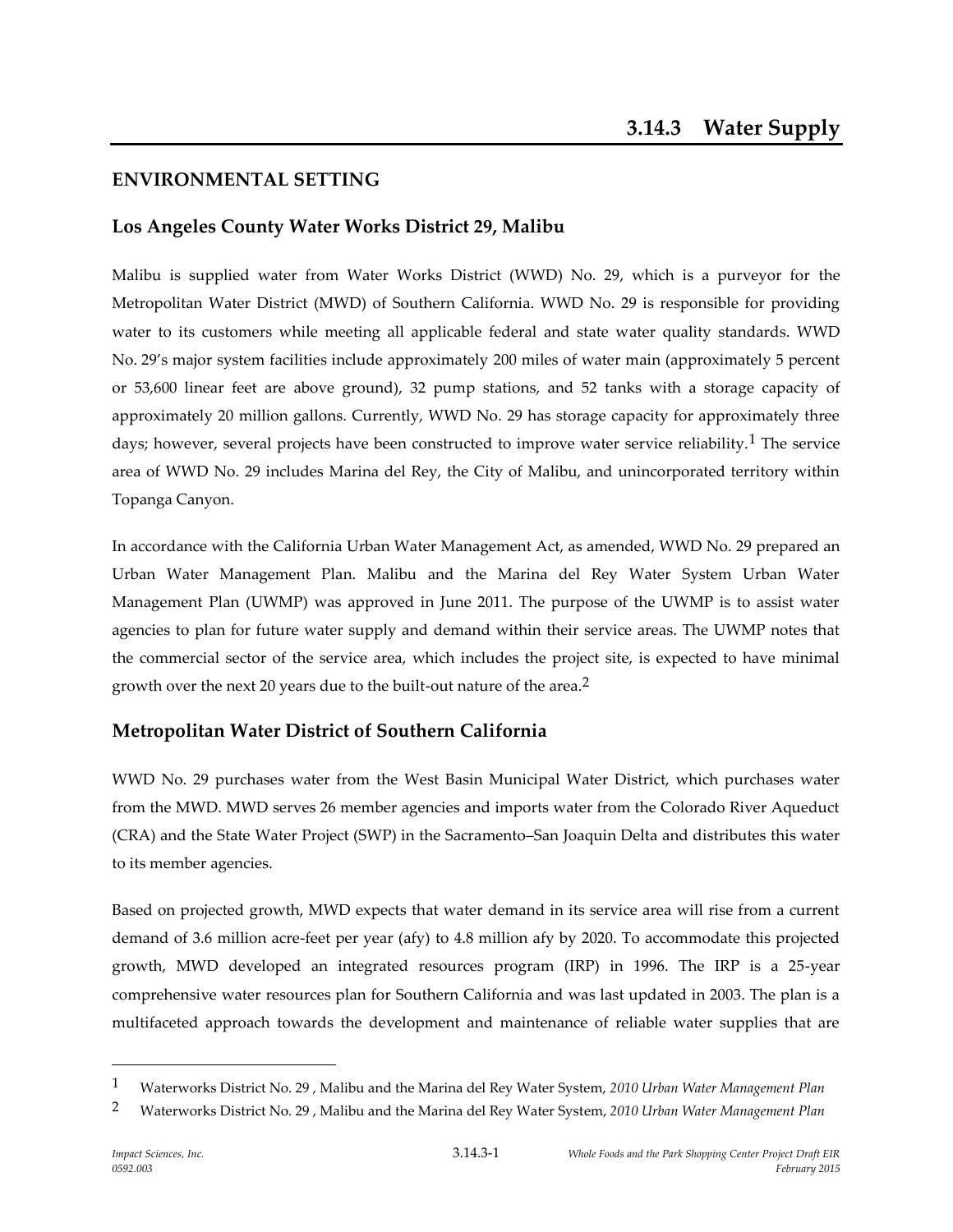necessary to meet an increasing demand. The IRP proposes to combine water conservation, surface and groundwater storage, water transfers and exchanges, water recycling and water imports as a managed and integrated strategy to provide a stable and reliable source of water to its customers. The MWD's objective is to ensure reliability, affordability, quality, diversity, and adaptability of the regional water supply. Implementation of plans and programs identified in the IRP will allow MWD to provide water to all the firm's wholesale water demands of its member agencies through 2025.

#### **Water Infrastructure**

The City of Malibu receives water through a 30-inch water main running along Pacific Coast Highway, with several distribution pipelines running north towards the canyons.<sup>3</sup> Water is pumped at several locations from the main transmission pipeline into canyons and other parts of the City. The Malibu Beach Pump Station, an in-line pump station, maintains pressure in the western half of the transmission main line.<sup>4</sup>

The project site fronts a 12-inch water main along Civic Center Way and a 10-inch water main along Cross Creek Road.<sup>5</sup> While the project site is located within the vicinity of an existing water main owned and operated by WWD No. 29, the site is located in an area which lacks sufficient infrastructure and necessary facilities including, water storage tanks, pumps and pipes.<sup>6</sup>

#### **REGULATORY FRAMEWORK**

#### **Federal**

#### *Safe Water Drinking Act*

The federal Clean Water Act (CWA) Section  $401<sup>7</sup>$  regulates the discharges of pollutants into "waters of the US" from any point or non-point source.

In 1972, the CWA was amended to prohibit the discharge of pollutants to waters of the United States unless the discharge is in compliance with a National Pollutant Discharge Elimination System (NPDES) permit. The CWA focused on tracking point sources, primarily from wastewater treatment facilities and industrial waste dischargers, and required implementation of control measures to minimize pollutant

<sup>3</sup> Los Angeles County Waterworks Districts, District 29, written communication with Ramy Gindi April 9, 2014

<sup>4</sup> Los Angeles County Waterworks Districts, District 29, written communication with Ramy Gindi April 9, 2014

<sup>5</sup> Los Angeles County Waterworks Districts, District 29, written communication with Ramy Gindi April 9, 2014

<sup>6</sup> Los Angeles County Waterworks Districts, District 29, written communication with Ramy Gindi April 9, 2014

<sup>7</sup> US Code of Federal Regulations, Title 33, Section 404, Clean Water Act.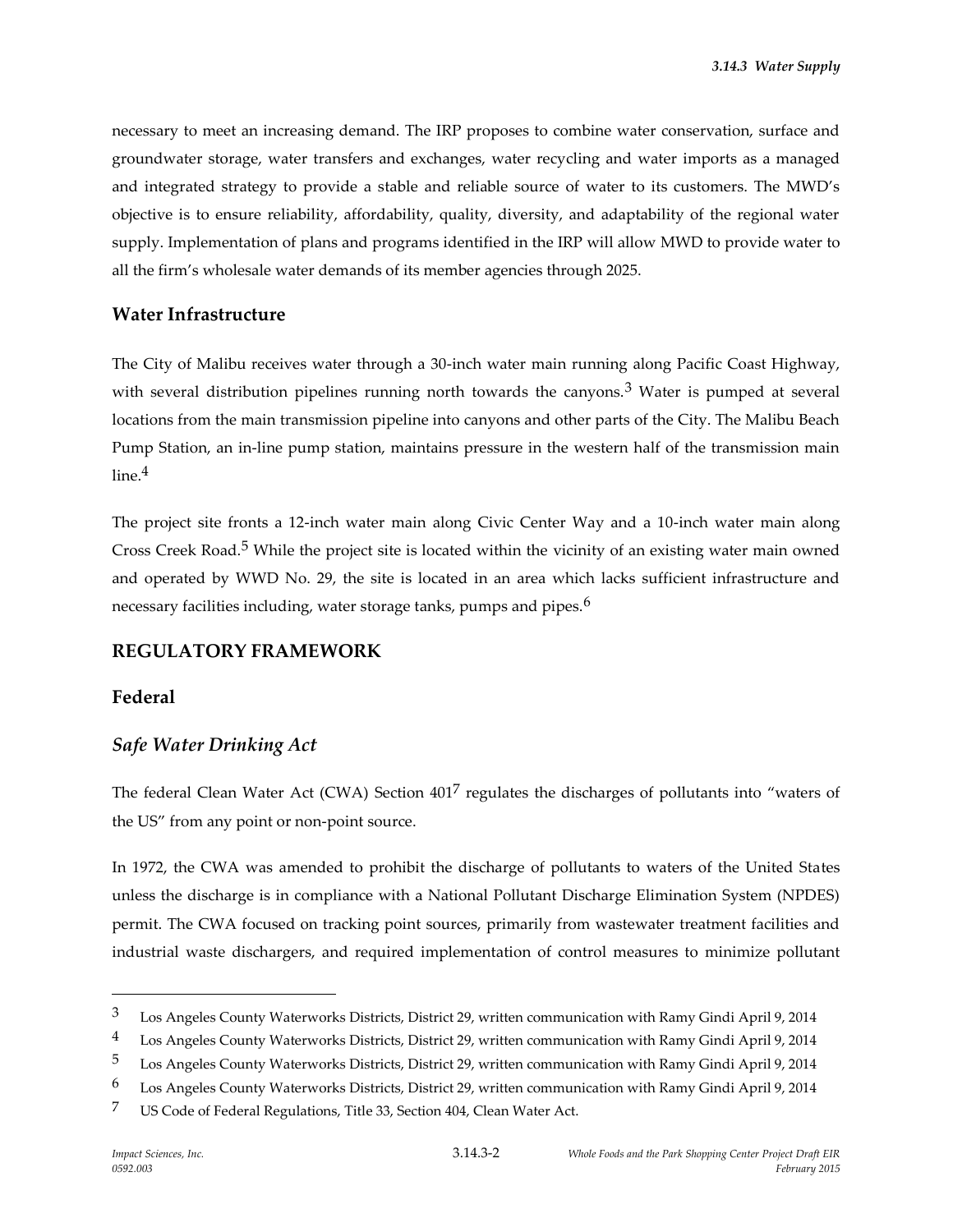discharges. The CWA was amended again in 1987, to provide a framework for regulating municipal and industrial storm water discharges. $8\,$  In November 1990, the US Environmental Protection Agency (US EPA) published final regulations that establish application requirements for specific categories of industries, including construction projects that encompass greater than or equal to 5 acres of land. The Phase II Rule became final in December 1999, thus expanding regulated construction sites to those greater than or equal to 1 acre. The regulations require that storm water and non-storm water runoff associated with construction activity, which discharges either directly to surface waters or indirectly through municipal separate storm sewer systems (MS4s), must be regulated by an NPDES permit.

In the State of California, the program is administered by the local Regional Water Quality Control Board (RWQCB).

#### **State**

### *Urban Water Management Planning Act*

The Urban Water Management Planning  $Act^9$  (UWMPA) requires urban water suppliers that provide water for municipal purposes to more than 3,000 customers, or more than 3,000 afy of water, to prepare an urban water management plan (UWMP). The intent of the UWMP is to assist water supply agencies in water resource planning given their existing and anticipated future demands. The UWMP must include a water supply and demand assessment comparing total water supply available to the water supplier with the total projected water use over a 20-year period. It is also mandatory that the management plans be updated every five years.

In recognition of the state requirements, the Los Angeles County Department of Public Works has prepared the 2010 UWMP for the District. The purpose of the plan is to document the District's projected water demands and its plans for delivering water supplies to the District's water service area. This plan includes all information necessary to meet the requirements of California Water Code.

#### **Local Regulations**

## *City of Malibu General Plan*

The City's General Plan is primarily a policy document that sets goals concerning the community and gives direction to growth and development. In addition, it outlines the programs that were developed to accomplish the goals and policies of the General Plan. The Plan's Conservation Element serves as a guide

<sup>8</sup> US Code of Federal Regulations, Title 33, Section 402, Clean Water Act.

<sup>&</sup>lt;sup>9</sup> US Code of Federal Regulations Sections 10610–10657, Urban Water Management Planning Act.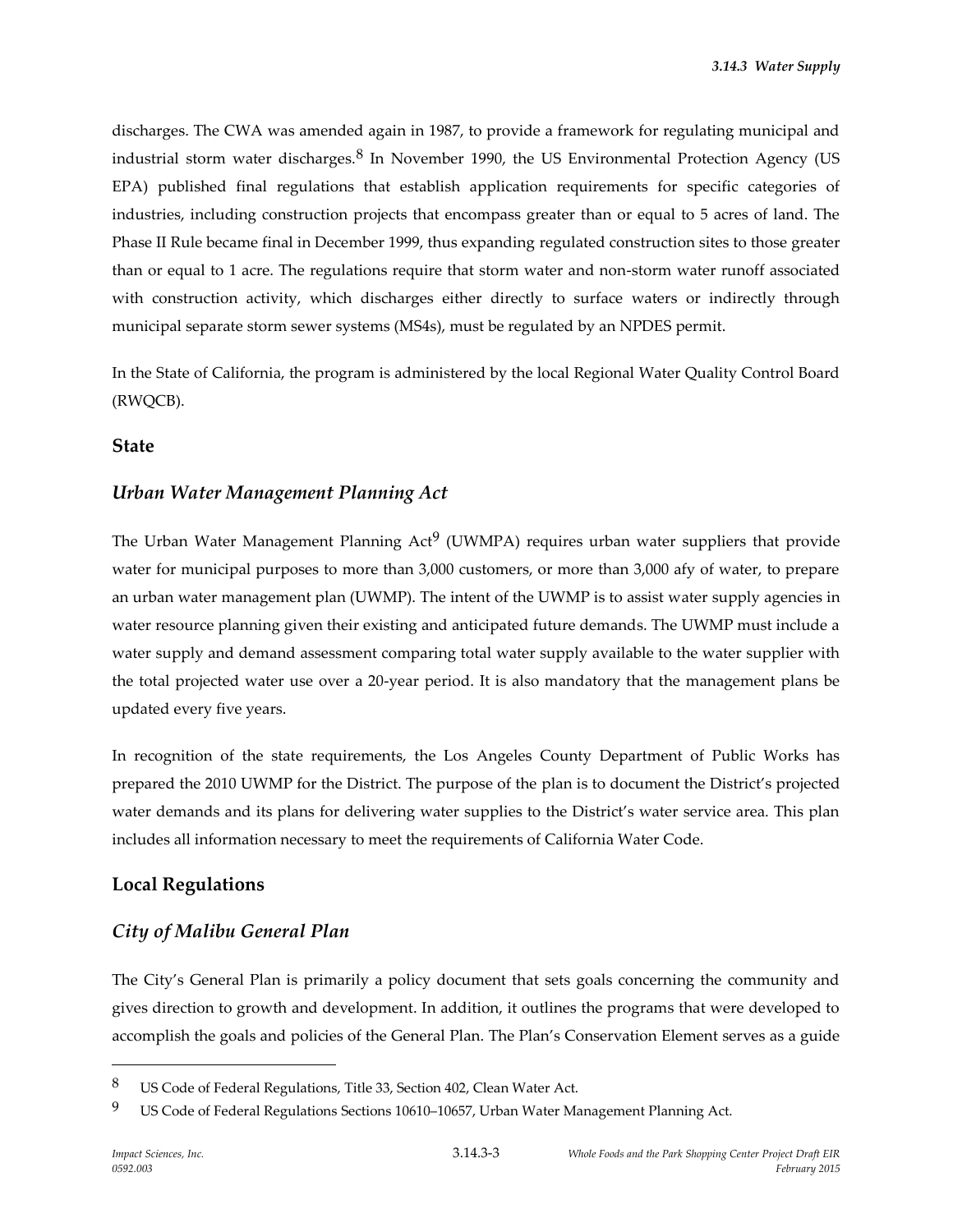for the conservation, protection, restoration, management, development, and appropriate and responsible utilization of the City's existing natural resources. The Conservation Element includes goals and policies pertaining to water supply such as coordinating with development to ensure adequate water supplies and encourage the use of drought resistant landscaping. The Conservation Element includes the following goals and policies pertaining to the proposed project and water supply:

| CON-Goal-4:       | Water conserved                                                                                                                                |
|-------------------|------------------------------------------------------------------------------------------------------------------------------------------------|
| CON-Policy 4.1.1: | The City shall provide water for residents' needs in the most cost effective<br>manner.                                                        |
| CON-Policy 4.1.2: | The City shall coordinate development to ensure adequate water supplies.                                                                       |
| CON-Policy 4.1.3: | The City shall encourage water conservation design measures in residential,<br>commercial, and industrial development.                         |
| CON-Policy 4.1.4: | The City shall promote the use of water efficient low flow fixtures.                                                                           |
| CON-Policy 4.1.5: | The City shall encourage the use of drought resistant landscaping.                                                                             |
| CON-Policy 4.1.6: | The City shall promote the use of reclaimed water that has had pathogens<br>removed for appropriate uses such as landscape irrigation systems. |

#### *City of Malibu Local Costal Plan*

The California Coastal Act requires that its goals and policies be implemented by local government through the Local Costal Plan (LCP) process. Because the City of Malibu lies entirely within the state designated Coastal Zone, the City of Malibu's LCP is the primary document that guides future development within the City and makes recommendations for the preservation of resources. The City of Malibu's LCP consists of two sections: the Land Use Plan (LUP) and the Local Implementation Plan (LIP). Both were certified by the California Coastal Commission on September 13, 2002.

## **PROJECT DESIGN FEATURES**

The proposed project includes several sustainable design features in an effort to decrease the amount of water supply necessary during operational activities. Landscape features include the use of droughttolerant and Santa Monica Mountains-native plants and a weather-sensitive and water-efficient irrigation system. High efficiency systems including ultra-low flow dual flush water closets, waterless or low flow urinals, sinks with metering faucets, and tankless water heaters will be installed. In addition, as stated in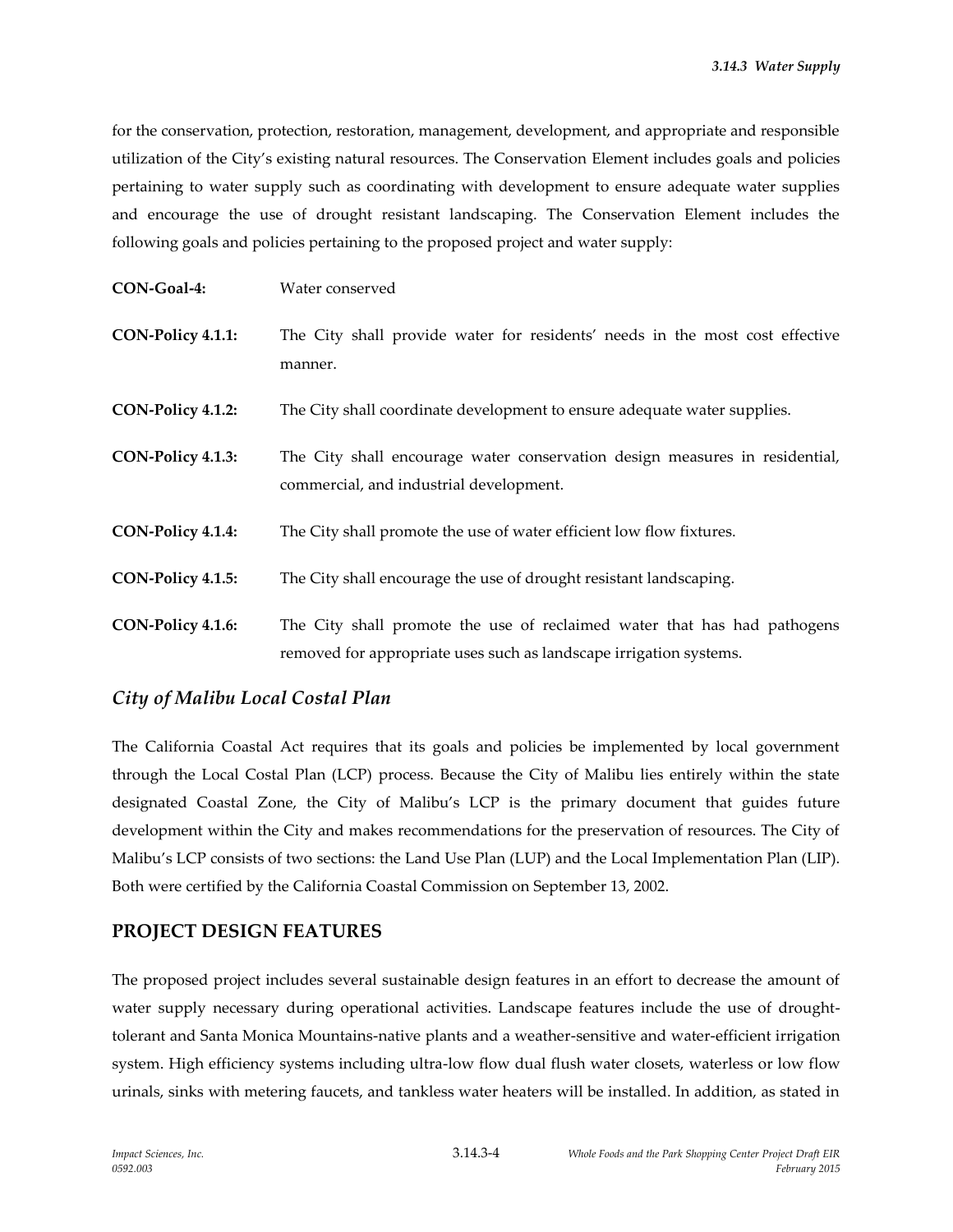the Civic Center Wastewater Treatment Facility Project Draft EIR, operation of the wastewater treatment facility would result in the production of recycled water which can be used for landscaping irrigation. Environmental review of the wastewater treatment facility is still being completed, if recycled water can be provided to the project site for landscaping purposes, this opportunity will be reviewed at a later date to determine the level of feasibility.

# **ENVIRONMENTAL IMPACTS**

## **Thresholds of Significance**

The following thresholds for determining the significance of impacts related to water supplies are contained in the environmental checklist form contained in Appendix G of the most recent update of the *California Environmental Quality Act (CEQA) Statutes and Guidelines*. Impacts related to water supplies are considered significant if the proposed project would:

- require or result in the construction of new water treatment facilities or expansion of existing facilities, the construction of which could cause significant environmental effects
- have sufficient water supplies available to serve the project from existing entitlements and resources, or are new or expanded entitlements needed

#### **Impact Analysis**

# **Threshold 3.14.3-1 Require or result in the construction of new water treatment facilities or expansion of existing facilities, the construction of which could cause significant environmental effects.**

Water would be used during construction primarily as a dust palliative and to moisten the fill dirt to achieve the required compaction during all grading and excavation activities. During construction, no commercial water use would occur on the project site and it is expected that low volumes of water would be consumed for construction uses. The amount of water required for construction uses is anticipated to be minimal making construction impacts less than significant.

As mentioned above, the water supply and infrastructure system serving the project site includes a 12-inch water main along Civic Center Way and a 10-inch water main along Cross Creek Road The applicant has agreed to design and construct all water related property specific improvements including a 12-inch water main approximately 5,000 feet long, pump station upgrades, a regulating station, and an approximately 800,000 gallon water tank. These improvements are necessary in order for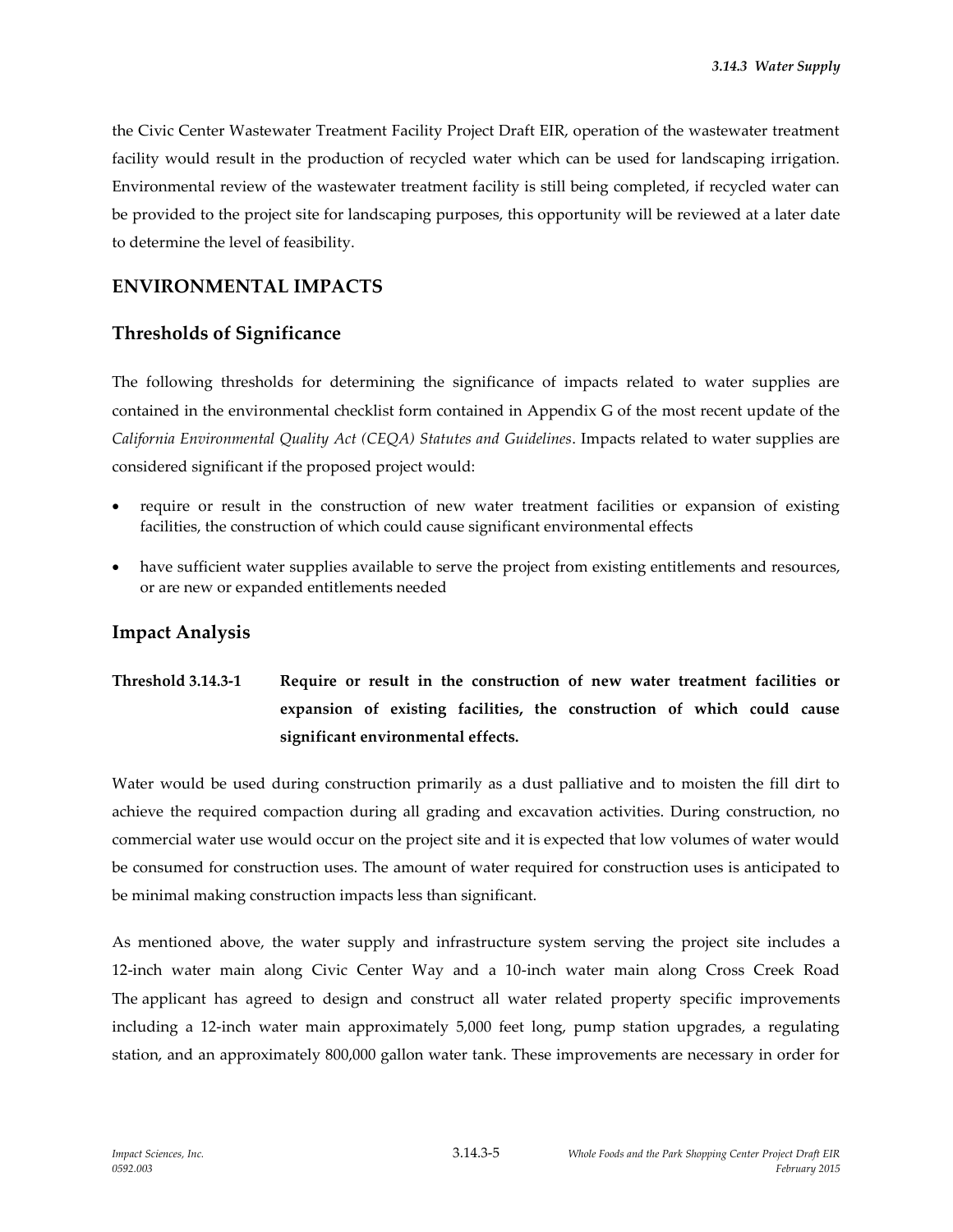*3.14.3 Water Supply*

WWD No. 29 to provide the customary level of water service required by the Los Angeles County Fire Department and the commercial uses associated with the proposed project.<sup>10</sup>

Upon completion of construction of these improvements, the applicant would dedicate the water infrastructure upgrades to WWD No.  $29$ .<sup>11</sup> Impacts from the construction of new water treatment facilities and the expansion of existing facilities would be less than significant. No mitigation is required.

### *Mitigation Measures*

No mitigation measures are required.

### *Residual Impacts*

Less than significant.

# **Threshold 3.14.3-2 Have sufficient water supplies available to serve the project from existing entitlements and resources, or are new or expanded entitlements needed.**

Development of the project site as a neighborhood shopping center would increase water demand, as operation of the site would require potable water for restrooms (i.e., sinks, toilets), washing of dishes, and food service. Further, the proposed project would also include drought tolerant landscaping which would require additional water for plant maintenance.

Projected water consumption rates associated with the proposed project is assumed to be 120 percent of the wastewater generated of a given land use. **Table 3.14.3-1, Whole Foods Shopping Center Approximate Water Consumption,** includes the projected wastewater generation for the proposed project, as well as the projected potable water. The proposed project is expected to require approximately 11,208 gallons of water per day (gpd).

<sup>10</sup> Los Angeles County Waterworks Districts, District 29, written communication with Ramy Gindi April 9, 2014

<sup>&</sup>lt;sup>11</sup> Los Angeles County WWD No. 29, Conditional Will Serve Letter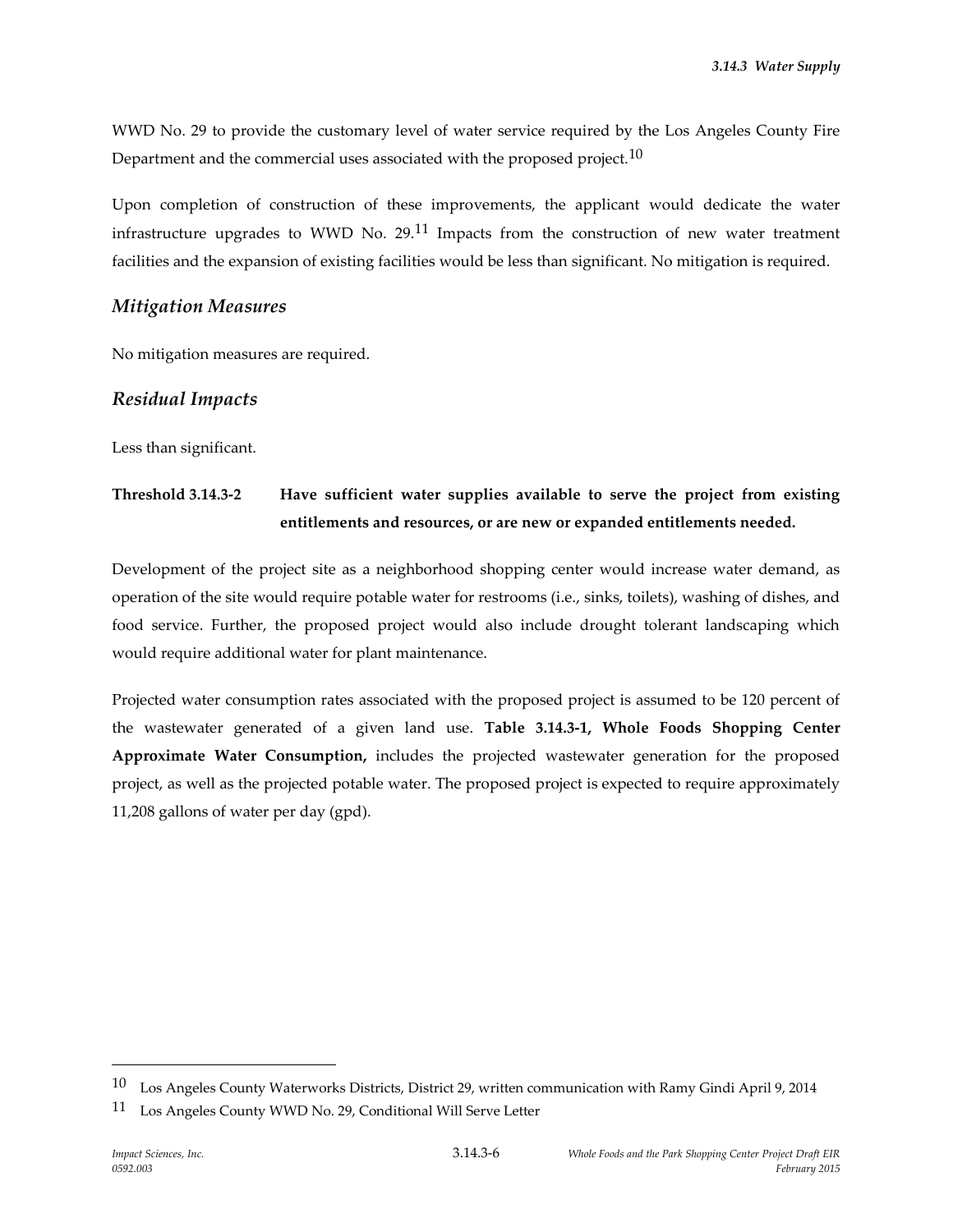| Use <sup>1</sup>   | <b>Wastewater Flow</b><br>(gpd) | <b>Generation Rate</b> | <b>Potable Water Consumption</b><br>(gpd) |
|--------------------|---------------------------------|------------------------|-------------------------------------------|
| Whole Foods Market | 4,910                           | 1.20                   | 5,892                                     |
| Building 1         | 1,979                           |                        | 2,374.8                                   |
| Building 2         | 1,829                           |                        | 2,194.8                                   |
| Building 3         | 287                             |                        | 344.4                                     |
| Building 4         | 335                             |                        | 402                                       |
| Total              |                                 |                        | 11,208                                    |

#### **Table 3.14.3-1 Whole Foods Shopping Center Approximate Water Consumption**

*<sup>1</sup> For a detailed description of uses within in each building please see Section 3.14.4, Table 3.14.4-1*

It should be noted that water duty factors based on land use for the City of Malibu were provided by WWD 29. The two vacant parcels which comprise the project site are both are designated CV-1 (Commercial Visitor Serving 1) according to the Local Coastal Plan (LCP) land use and zoning maps. WWD No. 29 has determined that parcels zoned CV-1 require 900 gallons of water per day per acre.<sup>12</sup> With a generation rate of 900 gpd/acre the proposed project would require approximately 5,292 gpd of water (5.88 [acres] \* 900 gpd). This Draft EIR relies on the more conservative estimate of 11,208 gpd of water when determining the water supply needed for the proposed project.

These water estimates are considered extremely conservative and do not reflect the energy saving features, discussed above, of the proposed project such as low flow fixtures, the use of drought tolerant landscaping, and the requirement to achieve energy consumption rates 15 percent greater than what is required by Title 22. With incorporation of these water saving features, it is expected the proposed project would use less than the projected 11,208 gpd.

Water supply entitlements have been secured through WWD No. 29 and are adequate to serve the projected growth in Malibu, including the proposed project. WWD No. 29 purchases water from the West Basin Municipal Water District, which purchases water from the MWD. MWD includes adequate water resources in its Integrated Resources Plan. Therefore, WWD No. 29 would be able to adequately supply the proposed project.

In addition to the required daily water supply, the proposed project would be required to install one public fire hydrant and three private on-site fire hydrants. The water pressure needed to supply the required fire flow of 2,000 gallons per minute (gpm) at 20 psi residual pressure for two consecutive hours

<sup>12</sup> Los Angeles County Waterworks Districts, District 29, written communication with Ramy Gindi April 9, 2014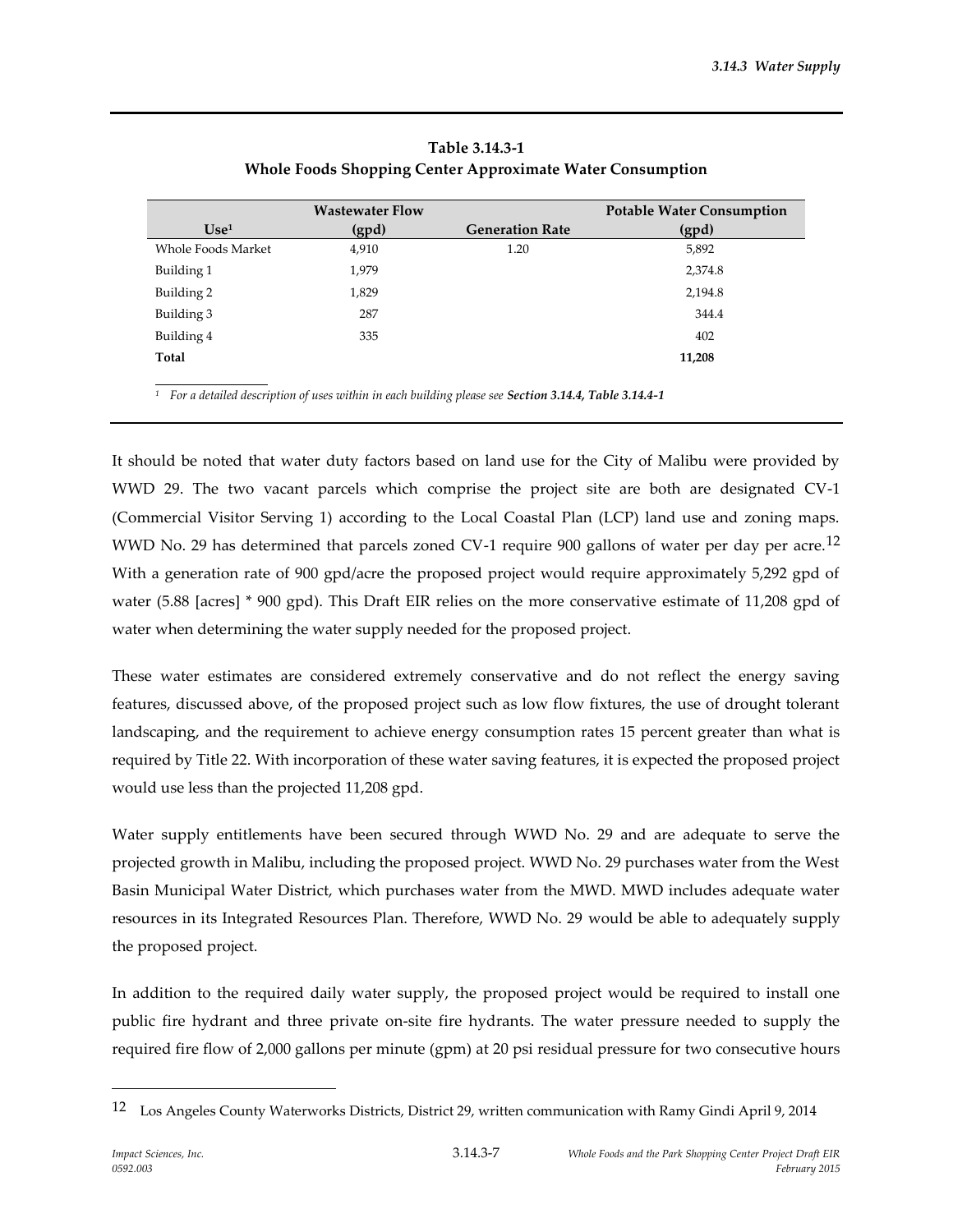for public fire hydrants and 1250 gpm at 20 psi for private fire hydrants would be provided by connecting the proposed on-site water infrastructure to the existing mainline in Civic Center Way. According to Los Angeles County Department of Public Works, Waterworks District 29, adequate water flow exists to serve the project site. The project site is located near an existing water main currently owned and operated by WWD No. 29 which under normal conditions would have adequate pressure to accommodate the necessary fire flow.13

The proposed project is required to meet the Los Angeles County Green Building Ordinance (as adopted by the City of Malibu Municipal Code, Section 15.24.010), which includes the County's Drought-Tolerant Landscaping Ordinance. In addition, as part of the project, the following features would be incorporated to reduce overall water demand:

*The proposed project shall incorporate into the building plans water conservation measures as outlined in the following items:*

- *Health and Safety Code Section 17921.3 requiring low-flow toilets and urinals;*
- *Title 24, California Administrative Code, which establishes efficiency standards for shower heads, lavatory faucets and sink faucets, as well as requirements for pipe insulation, which can reduce water used before hot water reaches equipment or fixtures; and*
- *Government Code Section 7800, which requires that lavatories in public facilities be equipped with self-closing faucets that limit the flow of hot water.*

With the above "low-impact" design measures, overall water usage would be reduced. Guidelines concerning drought-tolerant and native landscaping included in the County's Green Building Ordinance and the Drought-Tolerant Landscaping Ordinance would also reduce the proposed project's water demands. Regulations such as, at least 75 percent of the project's total landscaped area must be comprised of specified drought tolerant plants, would reduce the site's water usage and runoff. A supplementary measure to the ordinances referenced above, Government Code Section 7800, would further ensure limited personal excess use of water by installing self-regulated public faucets. In addition, the applicant is required to provide the City of Malibu with a letter from WWD No. 29 confirming their ability to serve the project. Further, compliance with Malibu Municipal Code, Section 15.24.010 will ensure impacts would remain less than significant.

#### *Mitigation Measures:*

No mitigation measures are required.

<sup>13</sup> WWD No. 29 Developer Participation Agreement Letter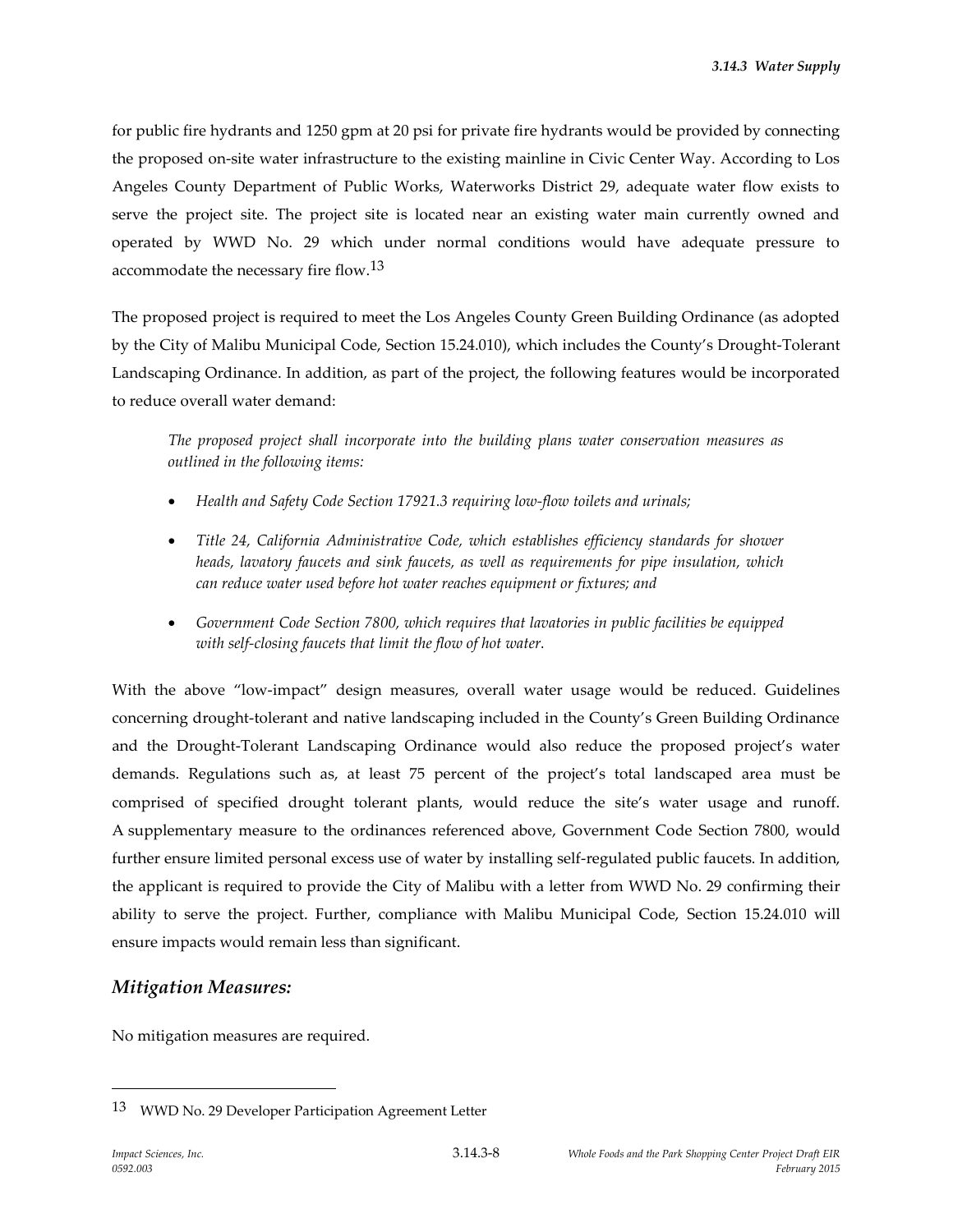# *Residual Impacts*

Impacts would be less than significant.

## **Cumulative Impacts**

Entitlements for water have been secured and are adequate to serve existing uses and projected growth in Malibu. **Table 3.14.3-2, Water Consumption by Proposed Project and Related Projects**, provides estimates of the water demand that would be created by related projects using the generation factors discussed above.

|                                       |              |                                     | Daily<br>Consumption | Yearly<br>Consumption |
|---------------------------------------|--------------|-------------------------------------|----------------------|-----------------------|
| <b>Land Use</b>                       | Size/Units   | Consumption Rate <sup>1</sup>       | (gpd)                | (gpy)                 |
| Single-Family                         | 57 units     | 312 gpd/unit                        | 17,784               | 6,491,160             |
| Condominium/Townhome <sup>2</sup>     | 40 units     | $187.2$ gpd/unit                    | 7,488                | 2,733,120             |
| Restaurant                            | 13,004 sf    | 1,200 $\text{gpd}/1,000 \text{ sf}$ | 15,604.8             | 5,695,752             |
| Hotel                                 | 146 rooms    | 150 gpd/rooms                       | 21,900               | 7,993,500             |
| Spa                                   | $20,298$ sf  | $360$ gpd/1,000 sf                  | 7,307.28             | 2,667,157.2           |
| Commercial/Office                     | 68,639 sf    | 390 gpd/1,000 sf                    | 26,769.21            | 9,770,761.6           |
| Commercial/Retail                     | 101,476 sf   | 390 gpd/1,000 sf                    | 39,575.64            | 14,445,108            |
| Regional Shopping Center <sup>3</sup> | 129,423 sf   | $360$ gpd/1,000 sf                  | 46,592.28            | 17,006,182            |
| High School <sup>4</sup>              | 35,315 sf    |                                     |                      |                       |
| Satellite Junior College<br>Campus    | 200 students | 24 gpd/student                      | 4,800                | 1,752,000             |
| Fire Station <sup>5</sup>             | 1 unit       | 312 gpd/unit                        | 312                  | 113,880               |
|                                       |              | Subtotal                            | 188,133.21           | 37,248,782.09         |
|                                       |              | <b>Proposed Project</b>             | 11,208               | 4,090,920             |
|                                       |              | Total                               | 199,341.21           | 41,339,702.09         |

**Table 3.14.3-2 Water Consumption by Proposed Project and Related Projects**

*Source: Water consumption rates were taken from the La Paz Development EIR*

*<sup>1</sup> Water consumption rates assumed to be 120 percent of wastewater generation rates*

*<sup>2</sup> Multi-family was used as a proxy for condominium/townhome*

*<sup>3</sup> Community Center was used as a proxy for Regional Shopping Center*

*<sup>4</sup> The high school improvement project (35,315 sf) refers to the Malibu Middle and High School (MMHS) Campus Improvement Project. According to the MMHS EIR the project would neither expand the existing boundaries of MMHS, nor increase enrollment capacity.*

*<sup>5</sup> Single-family was used as a proxy for the Fire Station*

*gpd = gallons per day, gpy = gallons per year, sf = square feet.*